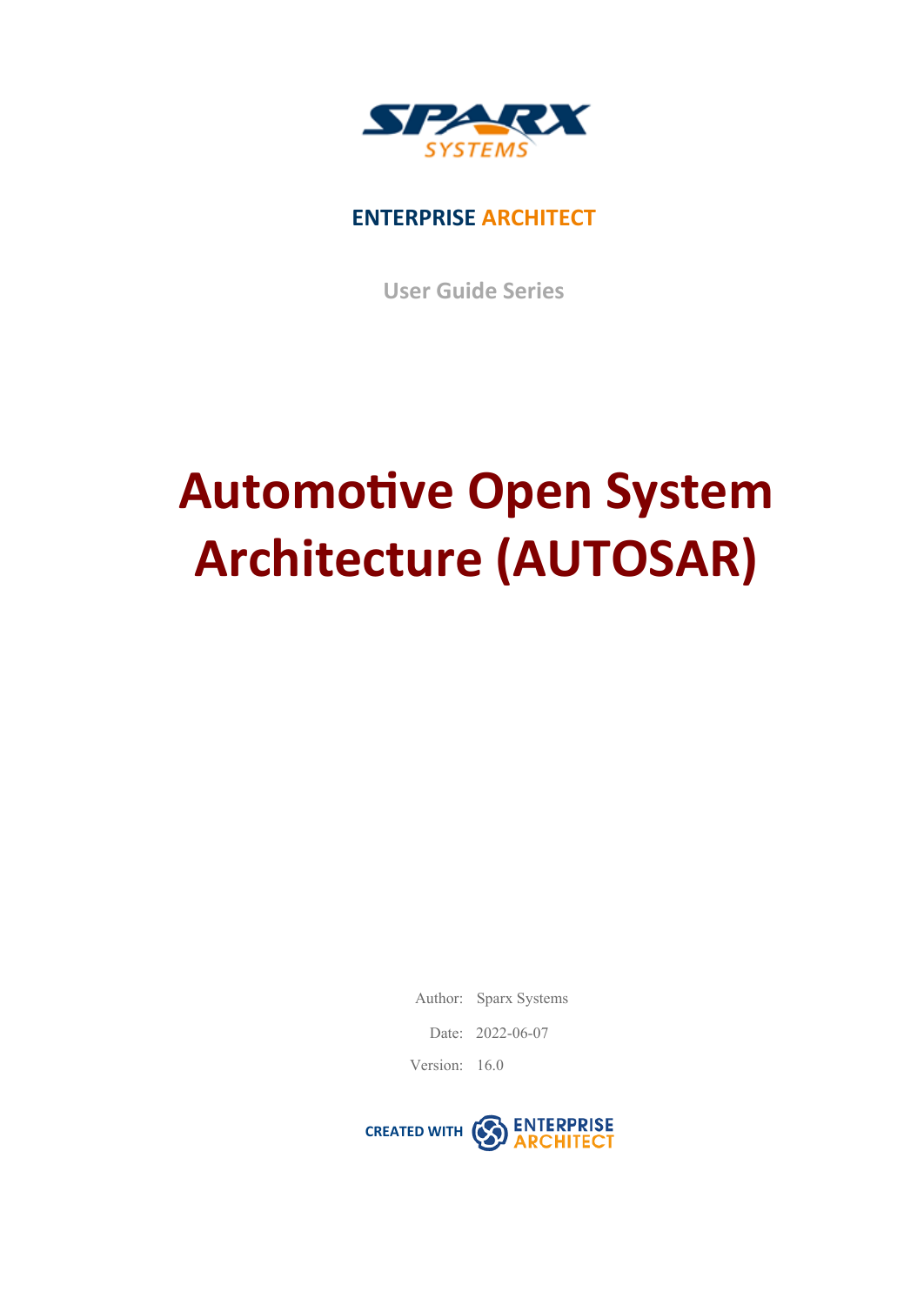### **Table of Contents**

| Automotive Open System Architecture (AUTOSAR) |  |
|-----------------------------------------------|--|
| Diagram Types                                 |  |
| <b>AUTOSAR Type Definition Diagram</b>        |  |
| <b>AUTOSAR Diagram</b>                        |  |
| <b>AUTOSAR Behavior Diagram</b>               |  |
| Toolboxes                                     |  |
| AUTOSAR Data Modeling Toolbox Page            |  |
| The AUTOSAR Components and Ports Toolbox Page |  |
| <b>AUTOSAR Behavior Toolbox Page</b>          |  |
| Support for AUTOSAR Data Types                |  |
|                                               |  |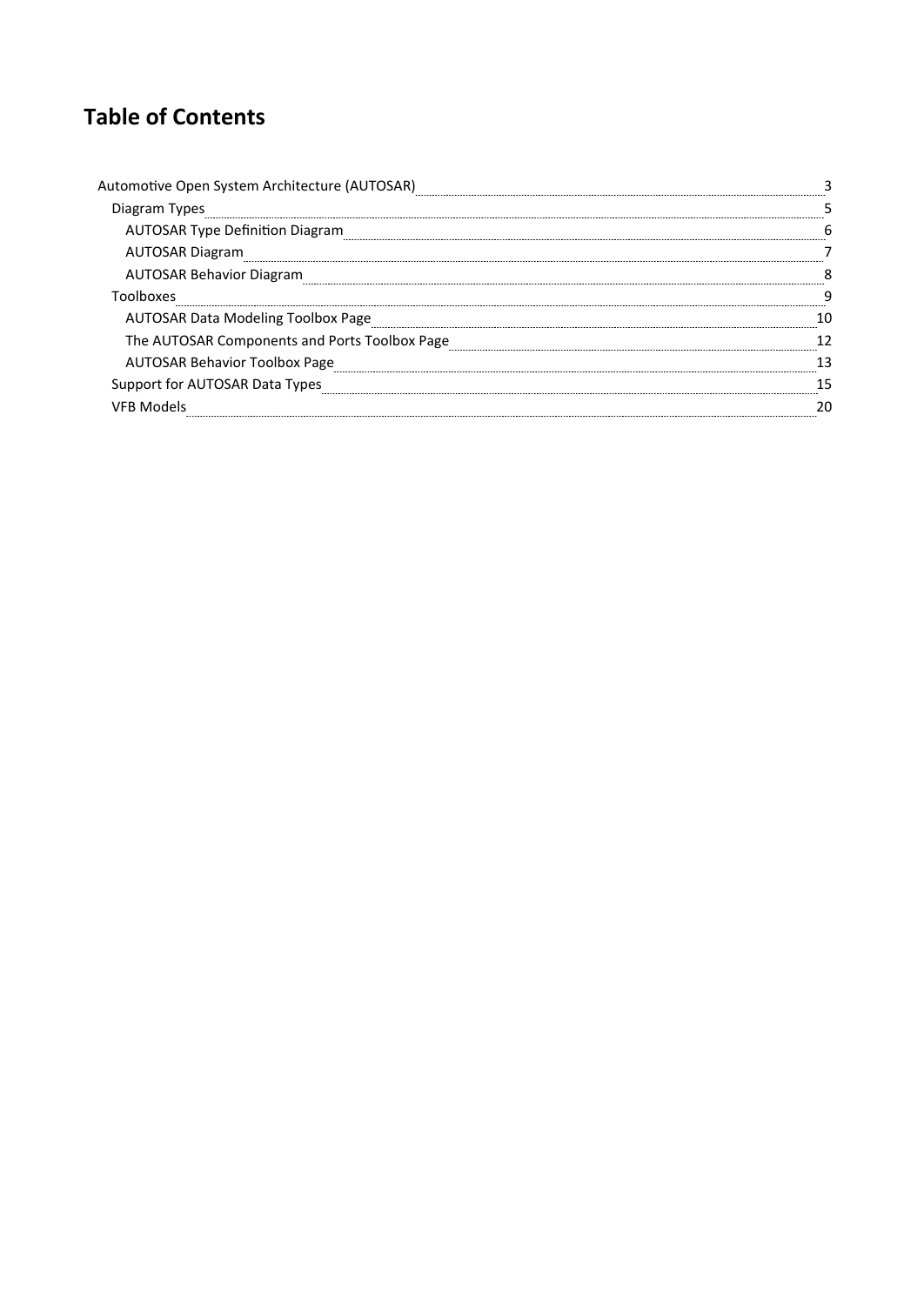### **Automotive Open System Architecture (AUTOSAR)**

The Automotive Open System Architecture (AUTOSAR) UML 2.5 Profile helps you develop AUTOSAR models within Enterprise Architect.

*"AUTOSAR is anarchitecture and modeling language developed by a global partnership of automotive interested* parties that set out to create and establish an open and standardized software architecture for automotive electronic *control units (ECUs).*

*AUTOSAR provides a setof specifications that describe basic software modules, define application interfaces and build a common development methodology based on standardized exchange format. Basic software modules made available by* the AUTOSAR layered software architecture can be used in defining vehicles of different manufacturers and electronic *components of dif erent suppliers, thereby reducing expenditures for research and development and mastering the growing complexity of automotive electronic and software architectures."*

(This description is derived from the Wikipaedia entry for AUTOSAR.)

#### **Accessing the Technology**

The AUTOSAR UML Profile is provided within the Enterprise Architect installer. To ensure that it is activated, select the 'Specialize > Technologies > Manage Technology' ribbon option and scrolldown the 'Technology' column to 'LieberLieber AUTOSAR Engineer'. Make sure the 'Enabled' check box against this entry is selected.

#### **Features**

| <b>Feature</b>         | <b>Description</b>                                                                                                                                                                                                                                                                                                          |
|------------------------|-----------------------------------------------------------------------------------------------------------------------------------------------------------------------------------------------------------------------------------------------------------------------------------------------------------------------------|
| <b>AUTOSAR Support</b> | Support for the AUTOSAR VFB 4 modeling language (such as component types,<br>interfaces and runnables) by a UML 2.5 Profile.                                                                                                                                                                                                |
| Data Types             | You are able to define these different data types for usage with your AUTOSAR<br>models:                                                                                                                                                                                                                                    |
|                        | Generic Base Types<br>٠                                                                                                                                                                                                                                                                                                     |
|                        | Data Types<br>- Values<br>- Arrays<br>- Data Structures                                                                                                                                                                                                                                                                     |
|                        | Typically, such data type definitions are stored in a global library inside the<br>Enterprise Architect model. For Component Interfaces it is also possible to store<br>these elements together with the AUTOSAR components (such as in a structural<br>elements folder as part of an abstraction level Package structure). |
| Diagram Types          | The Enterprise Architect diagram creation facilities support the creation of these<br>types of AUTOSAR diagram:                                                                                                                                                                                                             |
|                        | <b>AUTOSAR Type Definition diagram</b><br>٠                                                                                                                                                                                                                                                                                 |
|                        | AUTOSAR diagram<br>٠                                                                                                                                                                                                                                                                                                        |
|                        | <b>AUTOSAR Behavior diagram</b>                                                                                                                                                                                                                                                                                             |
| Example Model          | The Enterprise Architect Example model contains an example of an AUTOSAR<br>model.                                                                                                                                                                                                                                          |
| <b>Object Creation</b> | AUTOSAR elements and connectors can be easily and quickly created using the                                                                                                                                                                                                                                                 |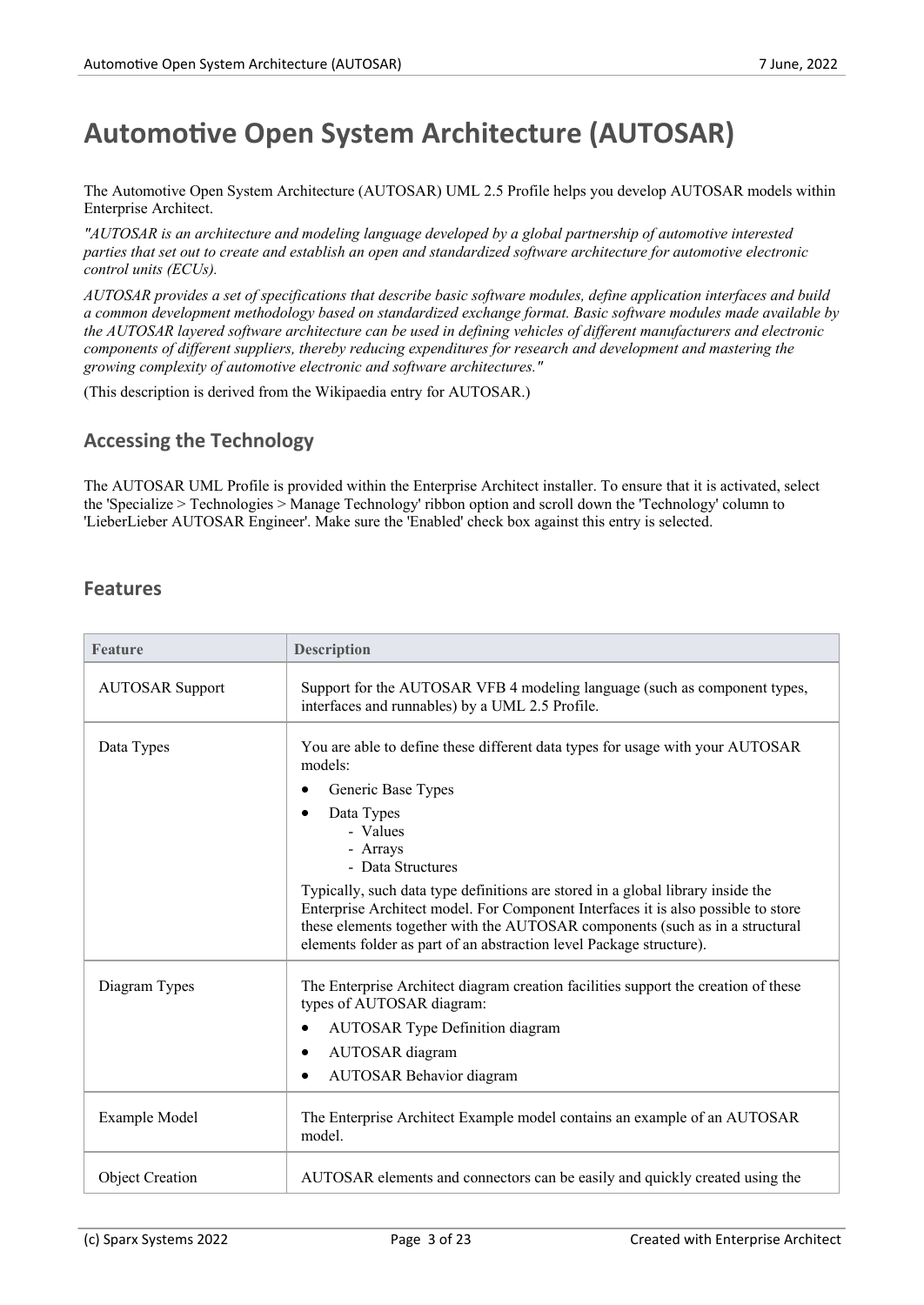|                                    | AUTOSAR Toolbox pages and the Quick Linker.                                                                                                                                                        |
|------------------------------------|----------------------------------------------------------------------------------------------------------------------------------------------------------------------------------------------------|
| Port Type Definition               | User modeling support for Port Type definition; the name, type and direction are<br>automatically set on a new connected Port.                                                                     |
| Mixed Modeling                     | You can perform mixed modeling with AUTOSAR, UML and SysML models in<br>the same repository.                                                                                                       |
| Virtual Functional Bus<br>Modeling | A Virtual Functional Bus (VFB) is a communication mechanism that enables a<br>composition of interconnected Components to interact with each other. AUTOSAR<br>helps you to model such mechanisms. |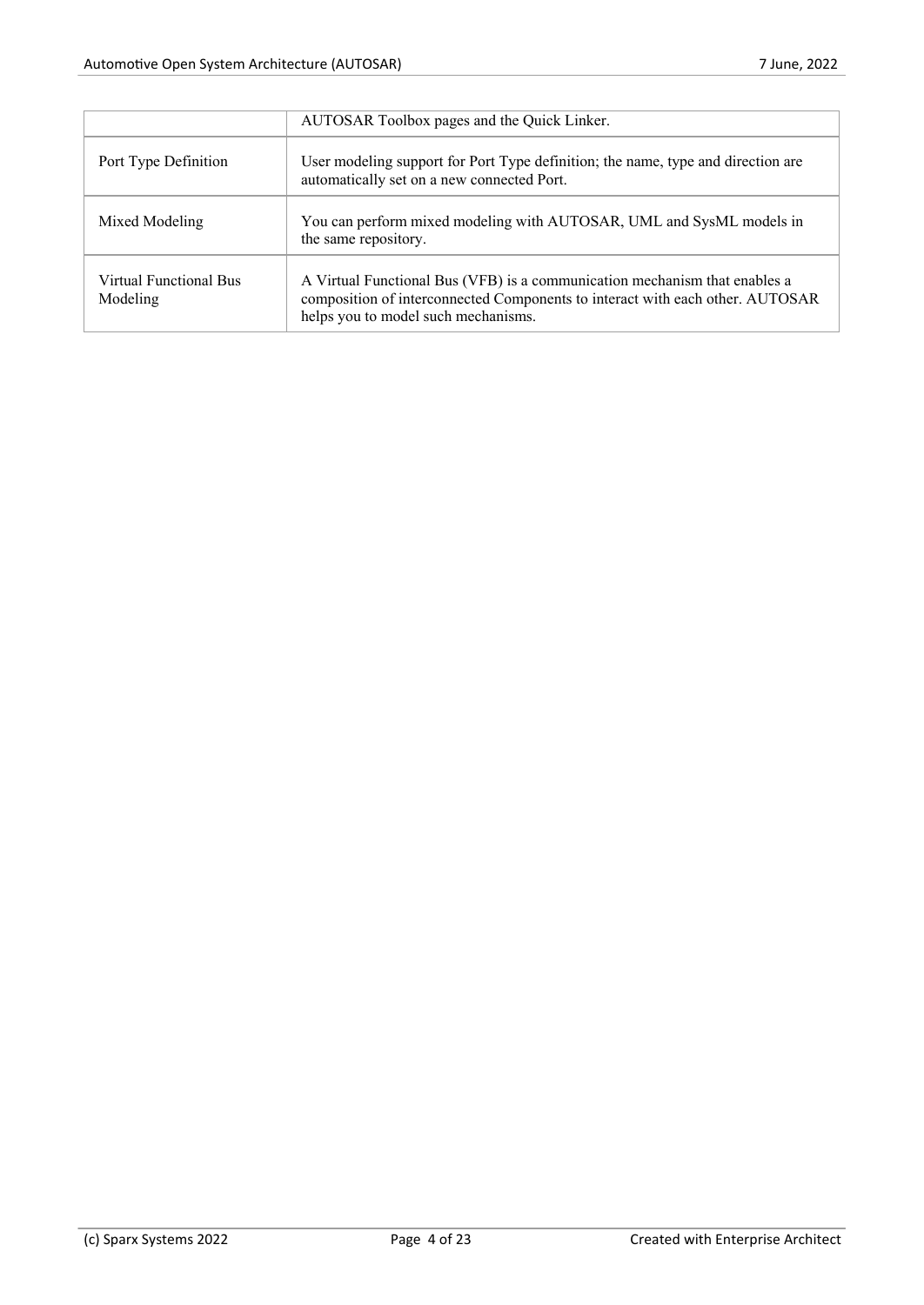### **Diagram Types**

AUTOSAR has three different diagram types:

- · AUTOSAR Type Definition Diagram
- · AUTOSAR Diagram
- · AUTOSAR Behavior Diagram

#### **Set the AUTOSAR Perspective**

When creating diagrams and structures, if AUTOSAR is not shown in the 'Type' or 'Perspective' field, click on the  $\circ$ icon in the top right of the screen and select the 'Systems Engineering > AUTOSAR' perspective.

#### **Create a New Diagram In AUTOSAR**

To create diagrams for AUTOSAR, use the Enterprise Architect functionality to add a new diagram to aPackage. That is:

- 1. Right click on the required parent Package.
- 2. Select the 'Add Diagram' option.
- 3. In the 'New Diagram' dialog, in the 'Diagram' field, type a name for the diagram.
- 4. In the 'Type' field, click on the  $\equiv$  icon and select the Systems Engineering > AUTOSAR option (if necessary).
- 5. Click on the 'LieberLieber Autosar Engineer' option.
- 6. In the 'Diagram Types' panel, click on the required type of diagram.
- 7. Click on the OK button.

You can create a diagram following a very similar process on the 'Add Diagram' tab of the Start Page, clicking on the Create Diagram button.

When you open an AUTOSAR diagram the appropriate AUTOSAR Toolbox page for the diagram type is automatically opened. The Toolbox page contains all the necessary elements and connectors to populate the diagram. For more information on these Toolbox pages, see the *Toolboxes* Help topic.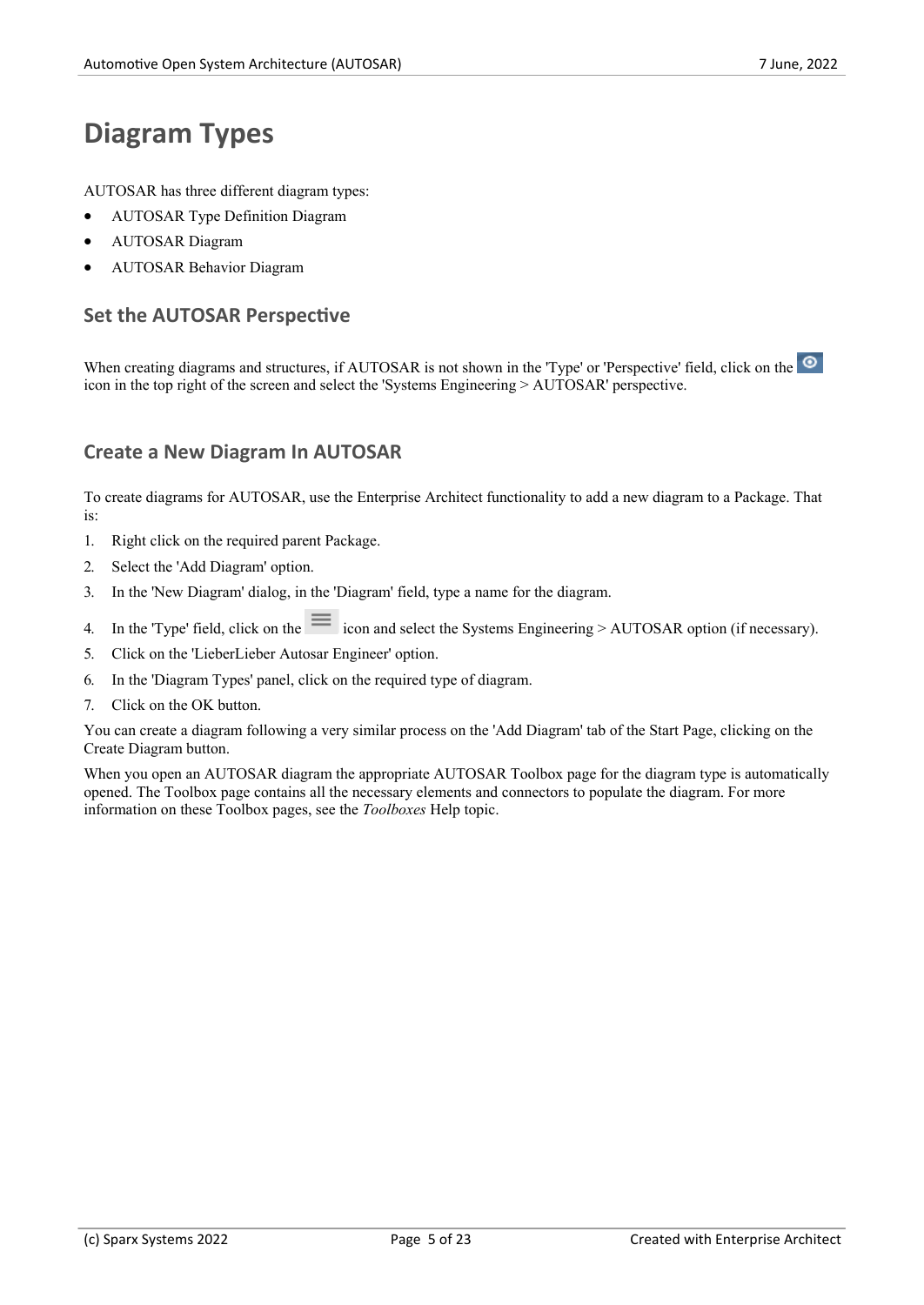## **AUTOSAR Type Definition Diagram**

You use the AUTOSAR Type Definition diagram (atdd) to define data types and interface types. This is similar to creating Classes before being able to create instances (Objects).

Example:

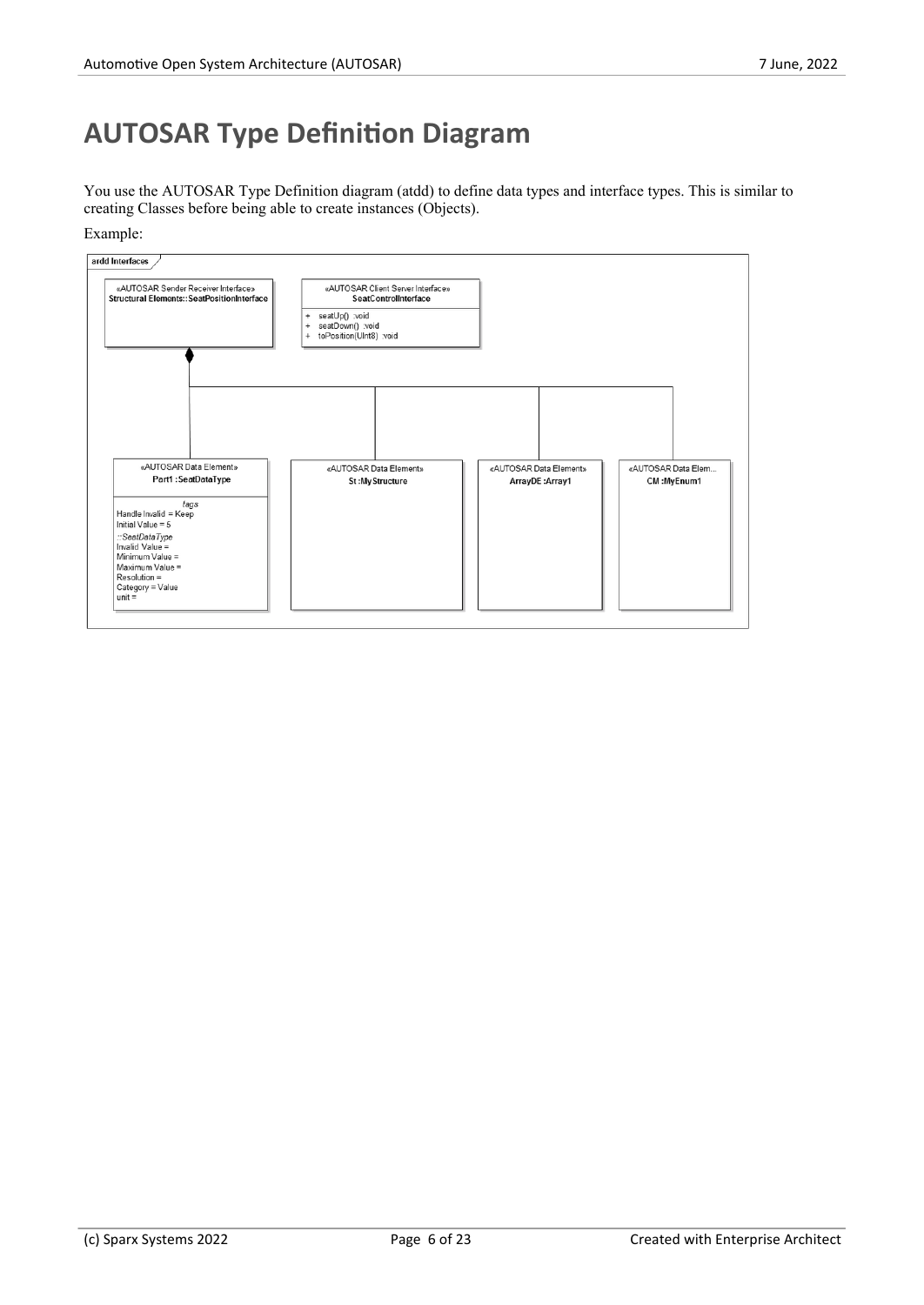## **AUTOSAR Diagram**

All structural Virtual Functional Bus (VFB) models are modeled with the AUTOSAR diagram type, showing AUTOSAR components with Ports and interconnections. (Also see the *VFB Models* Help topic.)

Example:

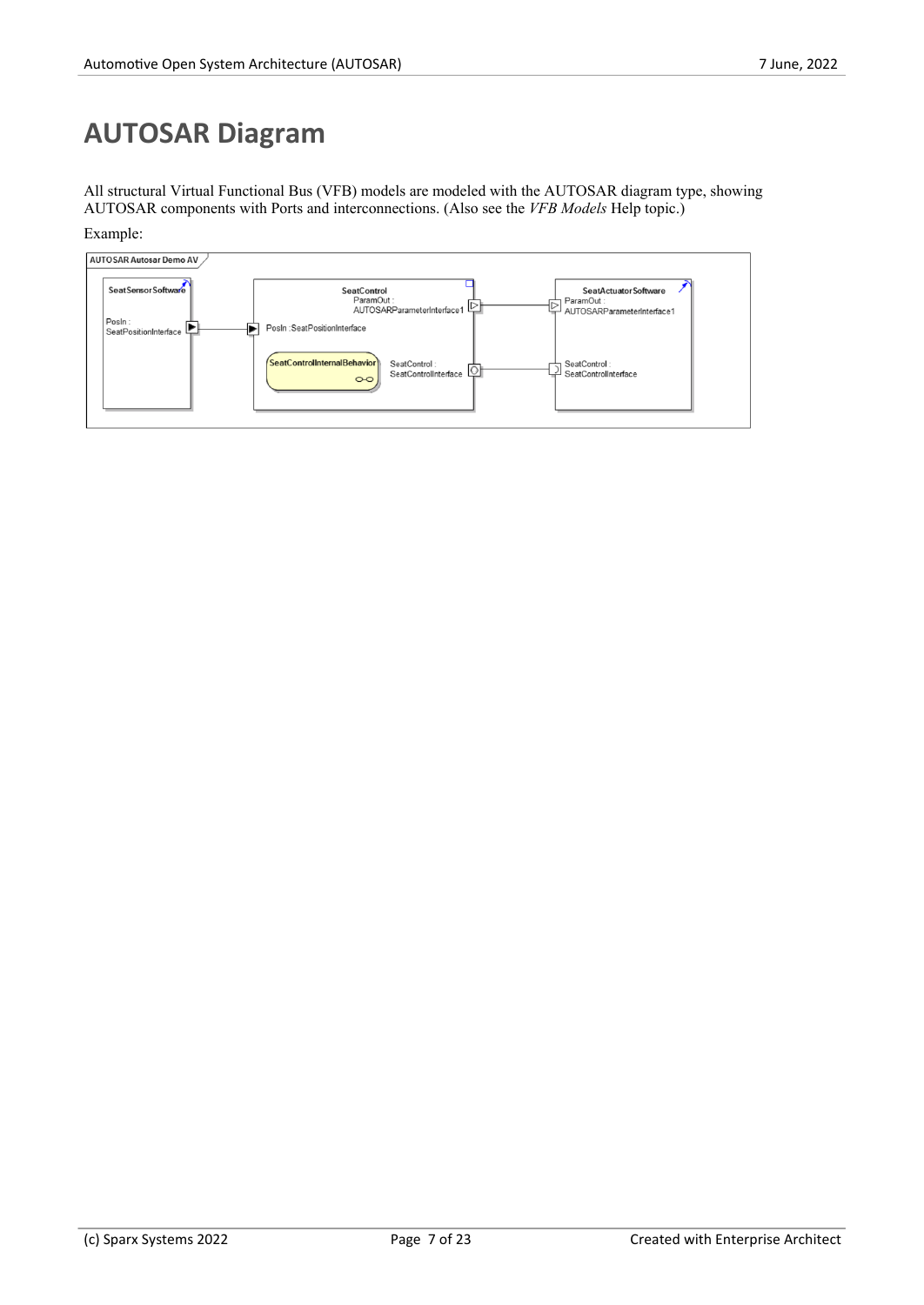## **AUTOSAR Behavior Diagram**

The AUTOSAR Behavior Diagram (arbeh) is used to model behavior for AUTOSAR Components. Typically, the diagram shows Runnables, Inter-Runnable Variables, and Triggers.



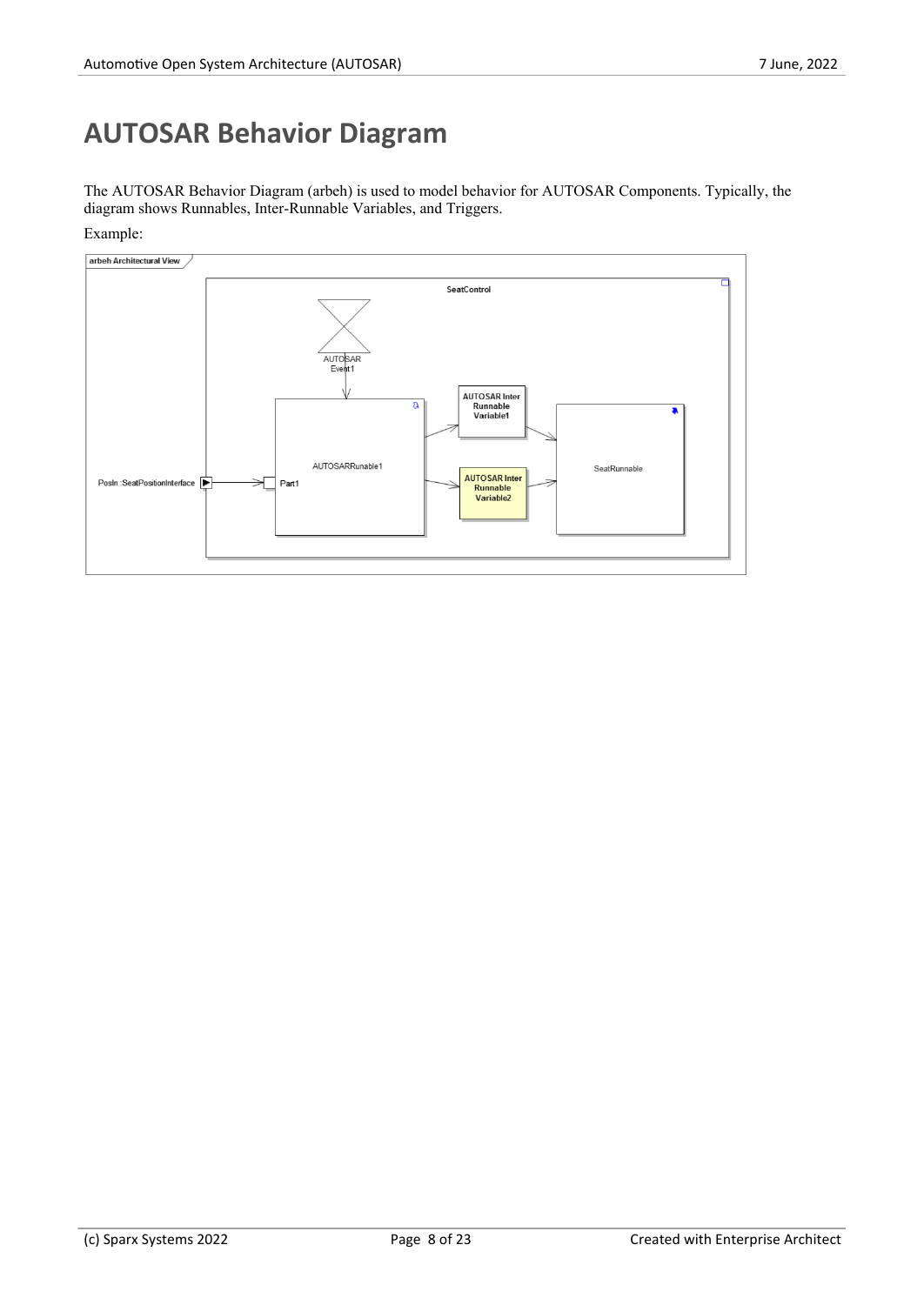# **Toolboxes**

AUTOSAR in Enterprise Architect has three Toolbox pages for creating elements and connectors required to develop AUTOSAR models:

- · AUTOSAR Data Modeling
- · AUTOSAR Componentsand Ports
- · AUTOSAR Behavior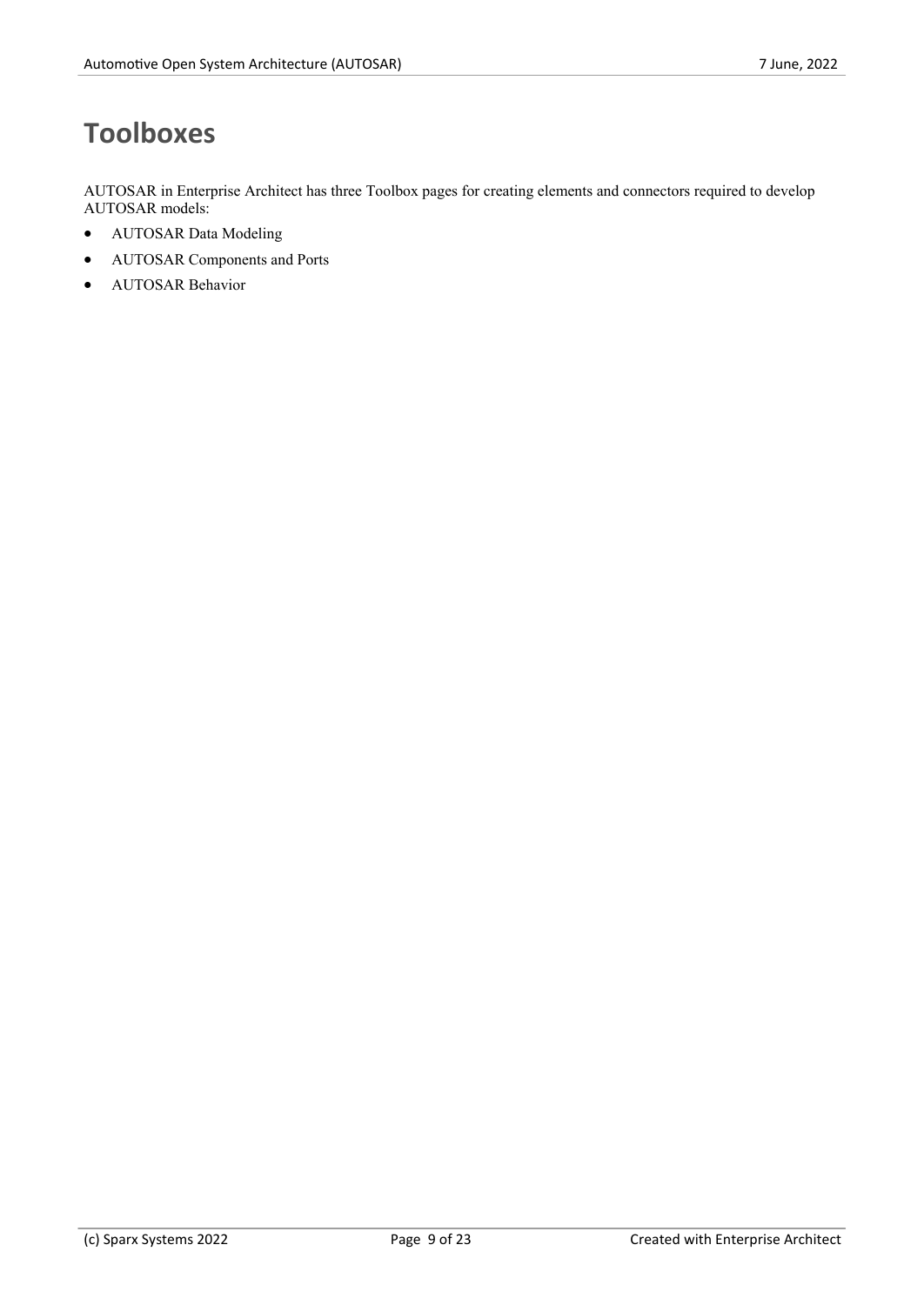## **AUTOSAR Data Modeling Toolbox Page**

The AUTOSAR Data Modeling Toolbox page contains the elements required to model AUTOSAR data and interface types.



### **AUTOSAR Data Modeling Model Elements**

| <b>Icon</b>                               | <b>Description</b>                                                                                                                                     |
|-------------------------------------------|--------------------------------------------------------------------------------------------------------------------------------------------------------|
| <b>AUTOSAR Base Type</b>                  | Used to create AUTOSAR base types, for example: uint8 or uint16.                                                                                       |
| <b>AUTOSAR Client-Server</b><br>Interface | Used to define a Client-Server Interface, which is used as the Port-Type for a<br>Client-Server Port                                                   |
| <b>AUTOSAR Compu</b><br>Method            | Used to define an AUTOSAR Compu Method.                                                                                                                |
| <b>AUTOSAR Data Element</b>               | Used to create an instance (Property) of an AUTOSAR Data Type. You can use this<br>element to model internal data attributes of AUTOSAR Data Elements. |
| <b>AUTOSAR Data Type</b>                  | Used to define AUTOSAR data types such as Values, Arrays, Structures and Type<br>References. You can set the type using the element Tagged Values.     |
| <b>AUTOSAR Mode Switch</b><br>Interface   | Used to define a Mode Switch Interface, which is used for a Mode Switch Port.                                                                          |
| <b>AUTOSAR NV Data</b><br>Interface       | Used to define a Non-Volatile Data Interface, which is used for an NV Data Port                                                                        |
| <b>AUTOSAR Parameter</b><br>Interface     | Used to define a Parameter Interface, which is used for a Parameter Port.                                                                              |
|                                           |                                                                                                                                                        |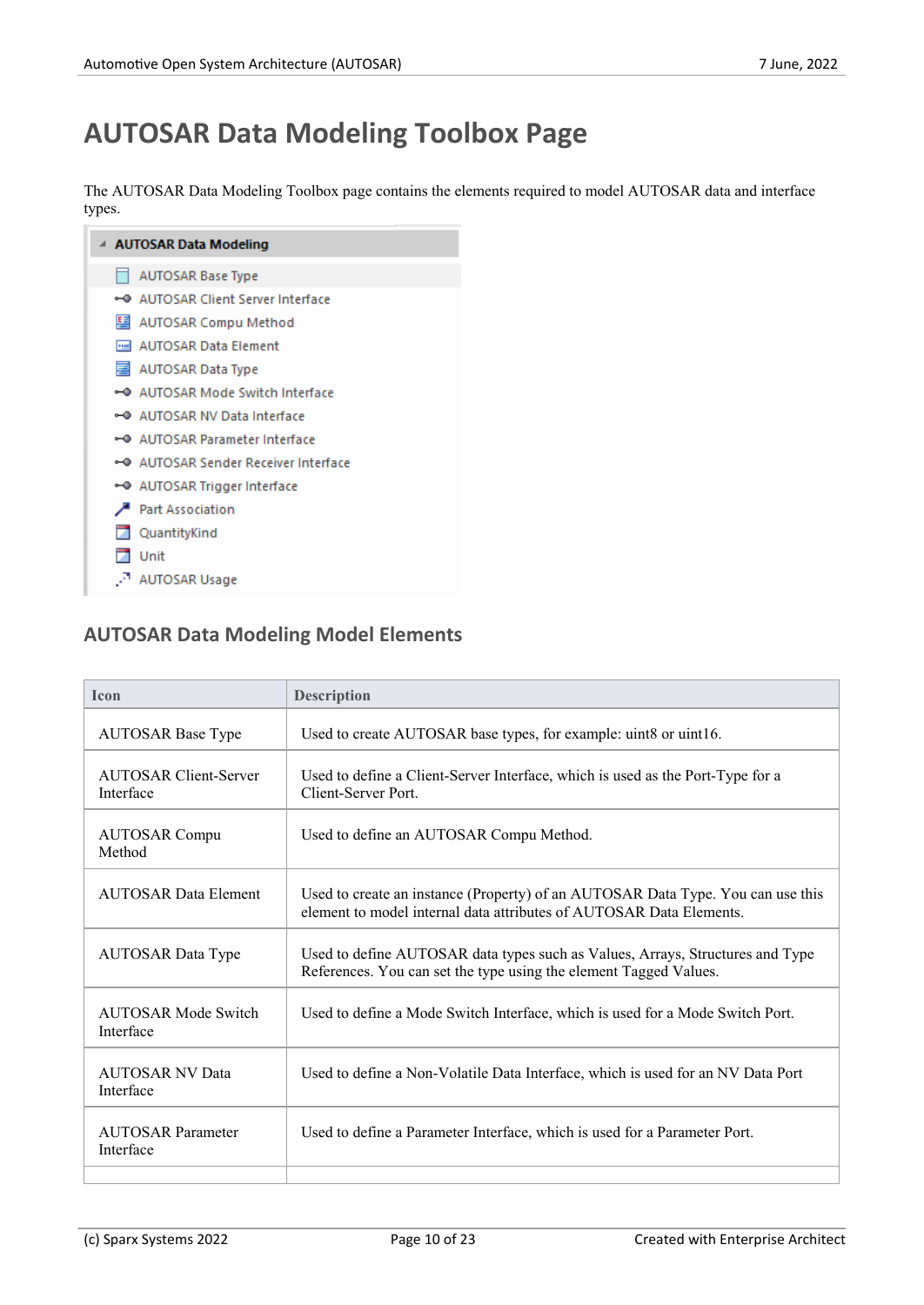| <b>AUTOSAR Sender</b><br>Receiver Interface | Used to define a Sender-Receiver-Interface, which is used for a Sender Receiver<br>Port.                                                                     |
|---------------------------------------------|--------------------------------------------------------------------------------------------------------------------------------------------------------------|
| <b>AUTOSAR</b> Trigger<br>Interface         | Used to define a Trigger-Interface, which is used for a Trigger Port.                                                                                        |
| Part Association                            | Used to define an 'is-part-of' relationship between interface types and data elements.                                                                       |
| <b>Ouantity Kind</b>                        | Defines a quantity kind, a physical dimension according to the SysML standard.                                                                               |
| Unit                                        | Used to define a physical unit according to the SysML standard.                                                                                              |
| <b>AUTOSAR Usage</b>                        | Used to express dependencies between data type elements. See the Support for<br>AUTOSAR Data Types Help topic for information on when to use this connector. |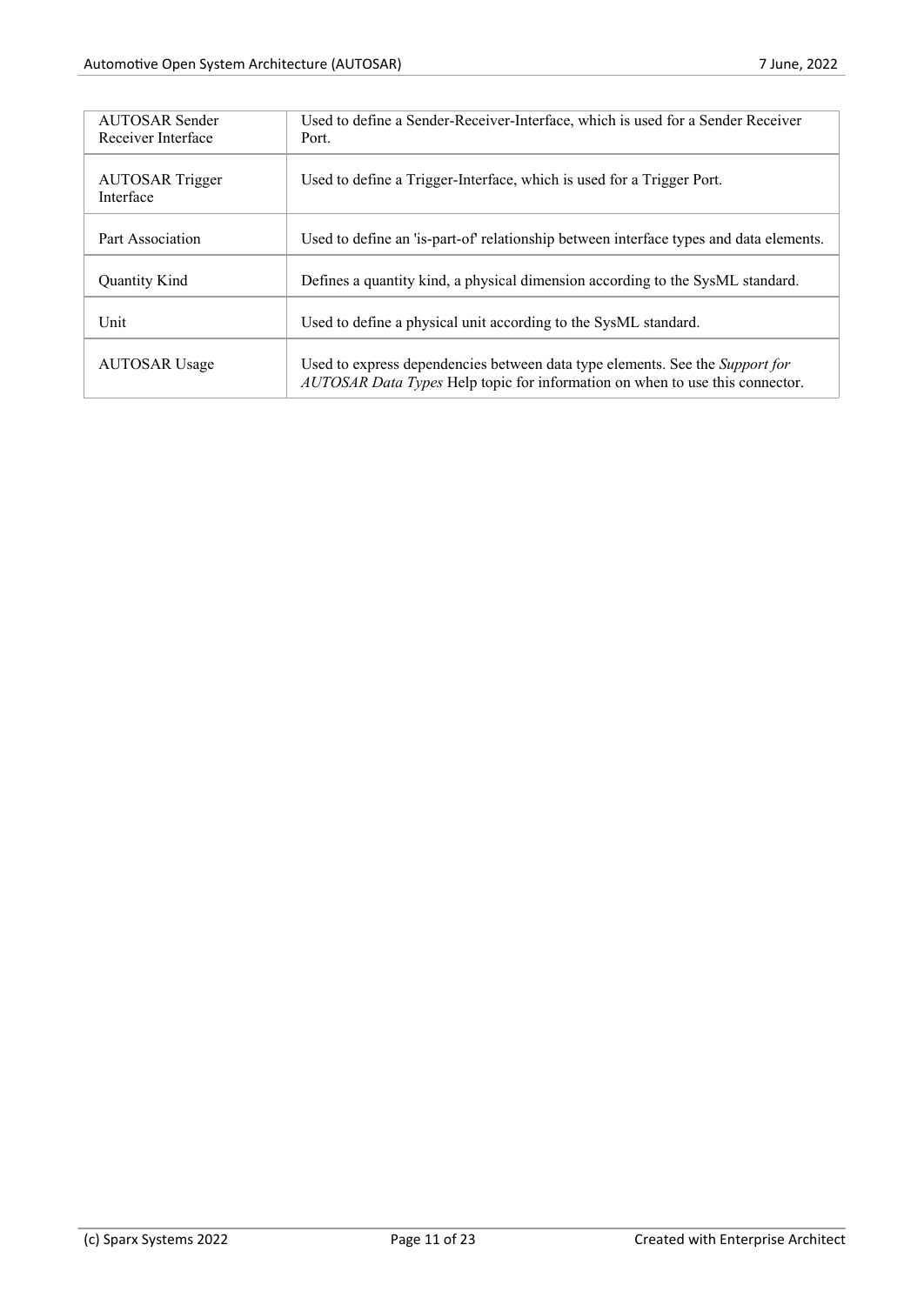### **The AUTOSAR Components and Ports Toolbox Page**

The AUTOSAR Components and Ports Toolbox page contains the elements required to model AUTOSAR components with Ports and interconnections. You can use the elements' Tagged Values to set the Port direction and whether the Port is a service Port.

| <b>4 AUTOSAR Components and Ports</b> |                                     |  |  |  |  |  |
|---------------------------------------|-------------------------------------|--|--|--|--|--|
|                                       | AUTOSAR Client Server Port          |  |  |  |  |  |
|                                       | MUTOSAR Component                   |  |  |  |  |  |
|                                       | <b>∕ AUTOSAR Flow Connection</b>    |  |  |  |  |  |
|                                       | Ò.<br>AUTOSAR Mode Switch Port      |  |  |  |  |  |
|                                       | Ò.<br>AUTOSAR NV Data Port          |  |  |  |  |  |
| 甴                                     | <b>AUTOSAR Parameter Port</b>       |  |  |  |  |  |
| Ġ                                     | <b>AUTOSAR Sender Receiver Port</b> |  |  |  |  |  |
| ٠                                     | AUTOSAR Trigger Port                |  |  |  |  |  |

### **AUTOSAR Components and Ports Model Elements**

| <b>Icon</b>                            | <b>Description</b>                                                                                    |
|----------------------------------------|-------------------------------------------------------------------------------------------------------|
| <b>AUTOSAR Component</b>               | Used to define an AUTOSAR Component. The Component type is set in a Tagged<br>Value on the Component. |
| <b>AUTOSAR Client Server</b><br>Port   | Used to define a Client-Server Port for a Component.                                                  |
| <b>AUTOSAR Sender</b><br>Receiver Port | Used to define a Sender-Receiver Port for a Component.                                                |
| <b>AUTOSAR Mode Switch</b><br>Port     | Used to define a Mode Switch Port for a Component.                                                    |
| <b>AUTOSAR NV Data Port</b>            | Used to define a Non-Volatile Data Port for a Component.                                              |
| <b>AUTOSAR Parameter Port</b>          | Used to define a Parameter Port for a Component.                                                      |
| <b>AUTOSAR Trigger Port</b>            | Used to define a Trigger Port for a Component.                                                        |
| <b>AUTOSAR Flow</b><br>Connection      | Used to create a Flow connector between two Ports.                                                    |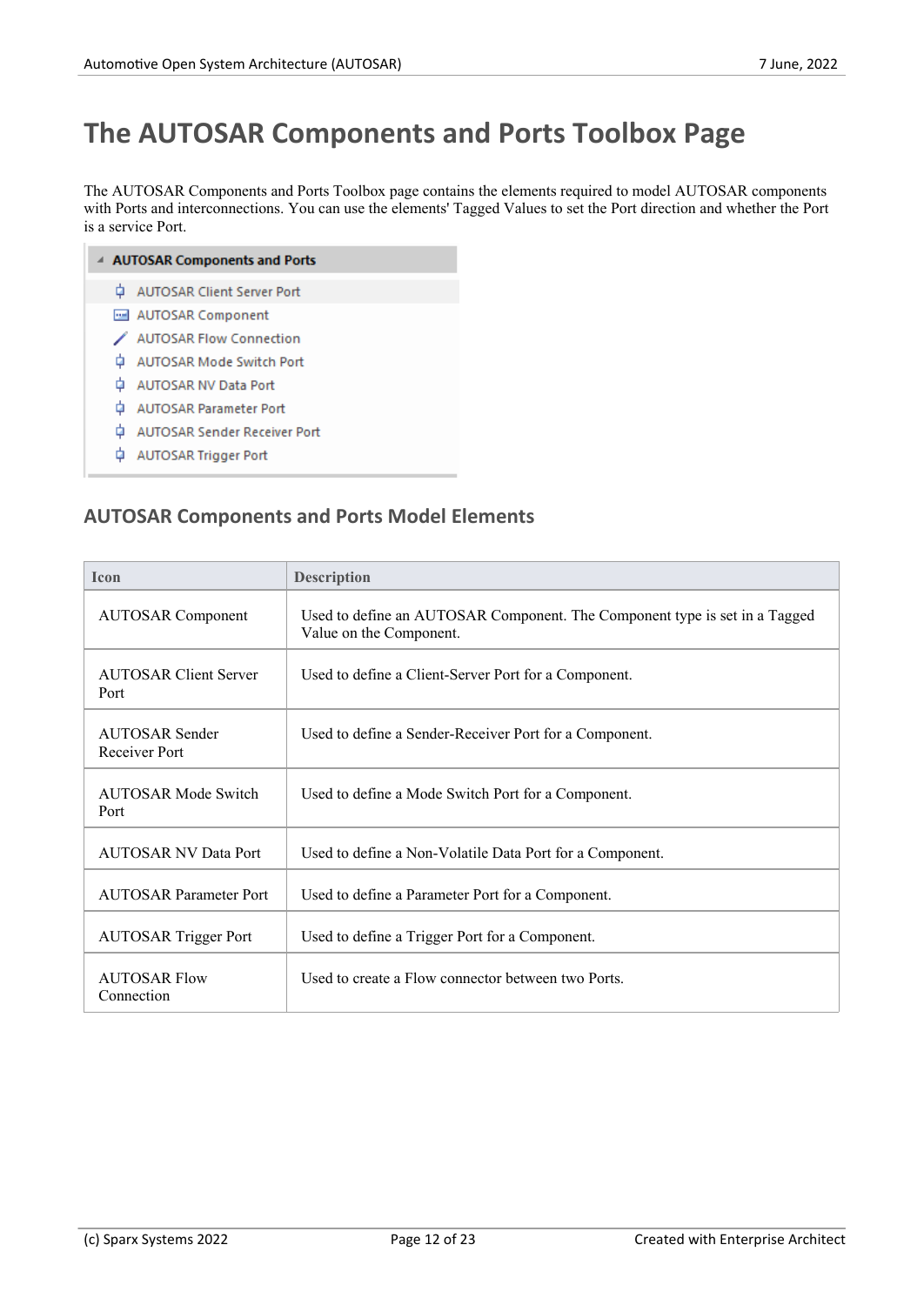# **AUTOSAR Behavior Toolbox Page**

The AUTOSAR Behavior Toolbox page provides the elements required to model the internal behavior of AUTOSAR components (such as Runnables and Inter-Runnable Variables).

| ▲ AUTOSAR Behavior                        |
|-------------------------------------------|
| ll AUTOSAR Artifact                       |
| AUTOSAR Behavior                          |
| AUTOSAR Control Flow                      |
| <b>AUTOSAR Data Element</b>               |
| . AUTOSAR Dependency                      |
| AUTOSAR Event                             |
| AUTOSAR Inter Runnable Variable           |
| 9 AUTOSAR Object Flow                     |
| <sup>N</sup> AUTOSAR Realization          |
| 图 AUTOSAR Resource Consumption            |
| AUTOSAR Runnable                          |
| <b>D</b> AUTOSAR Runnable Port            |
| AUTOSAR Software Component Implementation |
| AUTOSAR Initialization                    |

#### **AUTOSAR Behavior Model Elements**

| <b>Icon</b>                               | <b>Description</b>                                                                                                                                                                                                                                                                                   |
|-------------------------------------------|------------------------------------------------------------------------------------------------------------------------------------------------------------------------------------------------------------------------------------------------------------------------------------------------------|
| <b>AUTOSAR Artifact</b>                   | Used to define an Artifact such as a h or c file in an AUTOSAR model.                                                                                                                                                                                                                                |
| <b>AUTOSAR Behavior</b><br>Container      | Used to create a container of all behavior elements in an AUTOSAR Component.<br>This element is based on the Enterprise Architect Structured Activity and you can<br>use the functionality of the Composite diagram in Enterprise Architect to enable<br>double-click navigation to the sub-diagram. |
| <b>AUTOSAR Control Flow</b>               | Used to define a connector representing the flow of control from an AUTOSAR<br>Event to an AUTOSAR Runnable.                                                                                                                                                                                         |
| <b>AUTOSAR Data Element</b>               | Not used. Reserved for future extensions.                                                                                                                                                                                                                                                            |
| <b>AUTOSAR Dependency</b>                 | Used to create a connector representing the dependency of one model element on<br>another.                                                                                                                                                                                                           |
| <b>AUTOSAR Event</b>                      | Used to define an AUTOSAR element event; for example, a time event to start a<br>Runnable.                                                                                                                                                                                                           |
| <b>AUTOSAR Inter Runnable</b><br>Variable | Used to define an Inter-Runnable Variable.                                                                                                                                                                                                                                                           |
| <b>AUTOSAR Object Flow</b>                | Used to create a connector between Runnables and Inter Runnable Variables or<br>Component Ports and AUTOSAR Runnable Ports.                                                                                                                                                                          |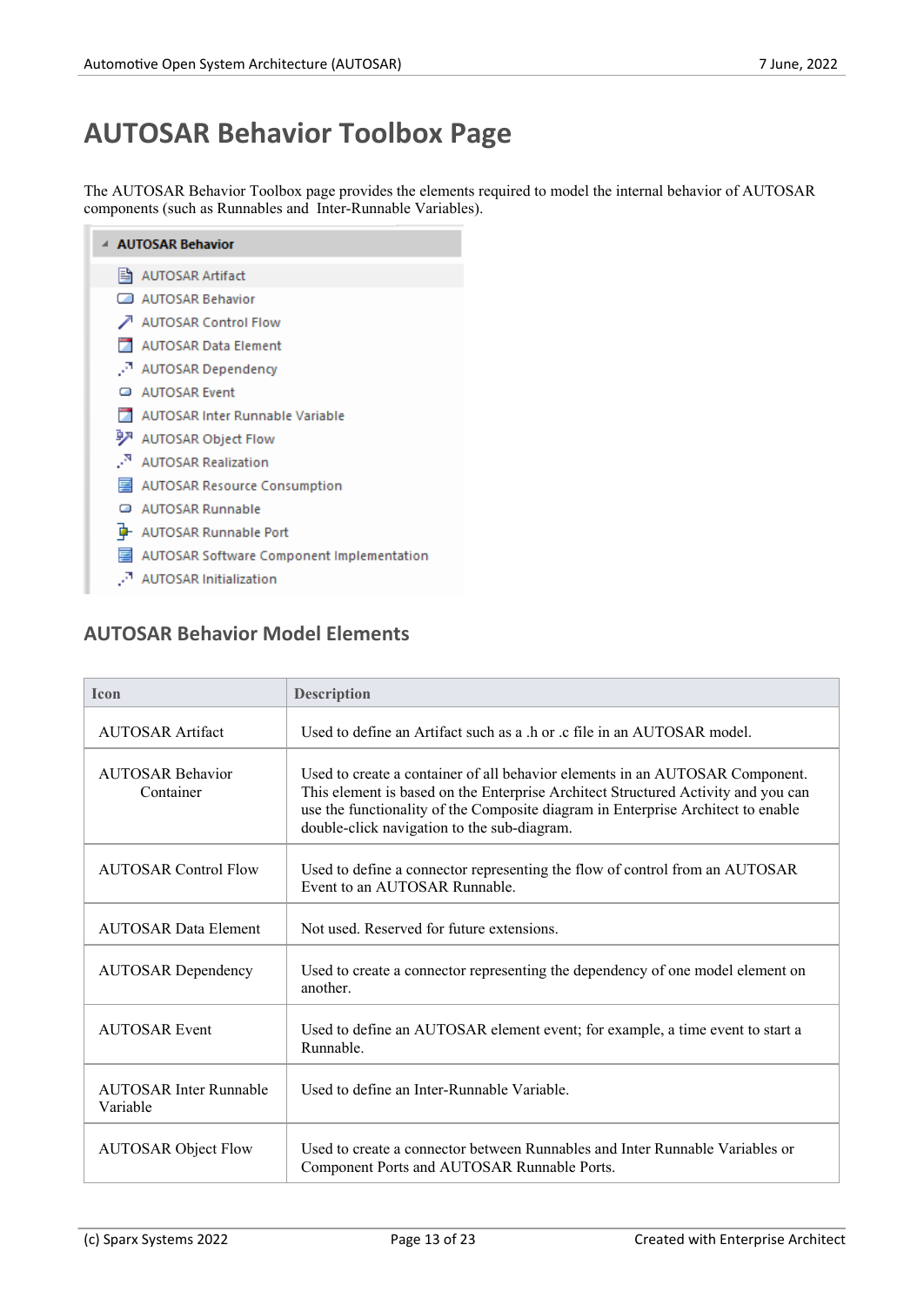| <b>AUTOSAR Realization</b>                             | Used to create a connector that expresses the realization of a Runnable or a<br>Component. It is used to connect Runnables and/or Components and AUTOSAR<br>Artifacts. |
|--------------------------------------------------------|------------------------------------------------------------------------------------------------------------------------------------------------------------------------|
| <b>AUTOSAR Runnable</b>                                | Used to define a Runnable as part of the Component Behavior.                                                                                                           |
| AUTOSAR Runnable Port                                  | Used to define a Runnable Port as an interface of a Runnable. Runnable Ports are<br>connected by an AUTOSAR Object Flow connector to an AUTOSAR Component<br>Port.     |
| <b>AUTOSAR Software</b><br>Component<br>Implementation | Used to create an element that represents a Software Component Implementation.                                                                                         |
| <b>AUTOSAR Initialization</b>                          | Used to define a connector that specifies complex data type initializations.                                                                                           |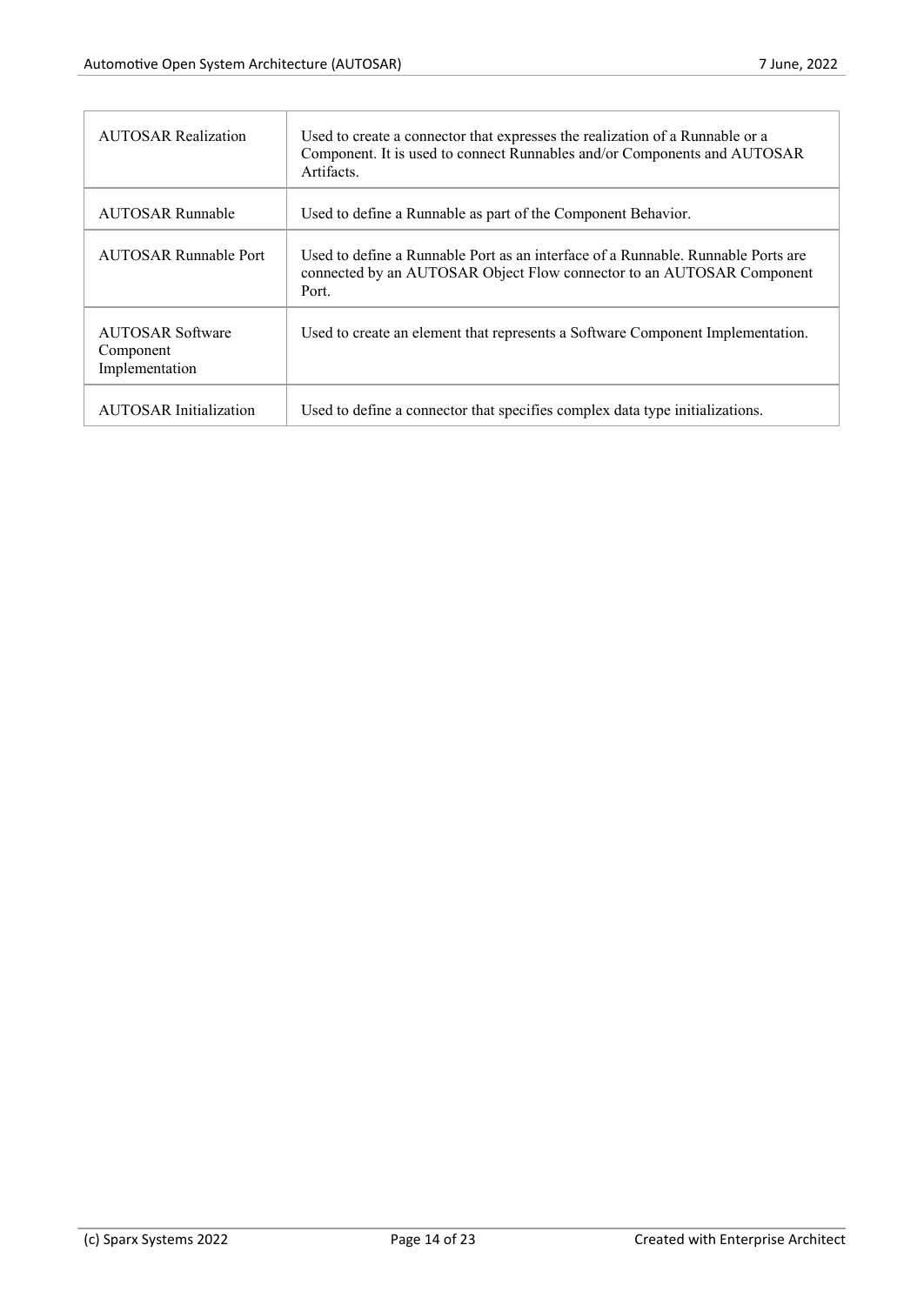## **Support for AUTOSAR Data Types**

You can define different data types for use in developing AUTOSAR diagrams within Enterprise Architect. These data types are supported:

- Generic Base Types
- Data Types
	- Values
	- Arrays
	- Data Structures
- Port Type Definition

Typically, such data type definitions are stored in a global library inside the Enterprise Architect model. For Component Interfaces it is also possible to store these elements together with the AUTOSAR components - for example, in a structural elements folder as part of an abstraction level Package structure, as illustrated by this diagram.



#### **Generic Base Types**

In AUTOSAR, generic base types are used to define base primitive data types such as 'int' and 'double', as illustrated in this diagram: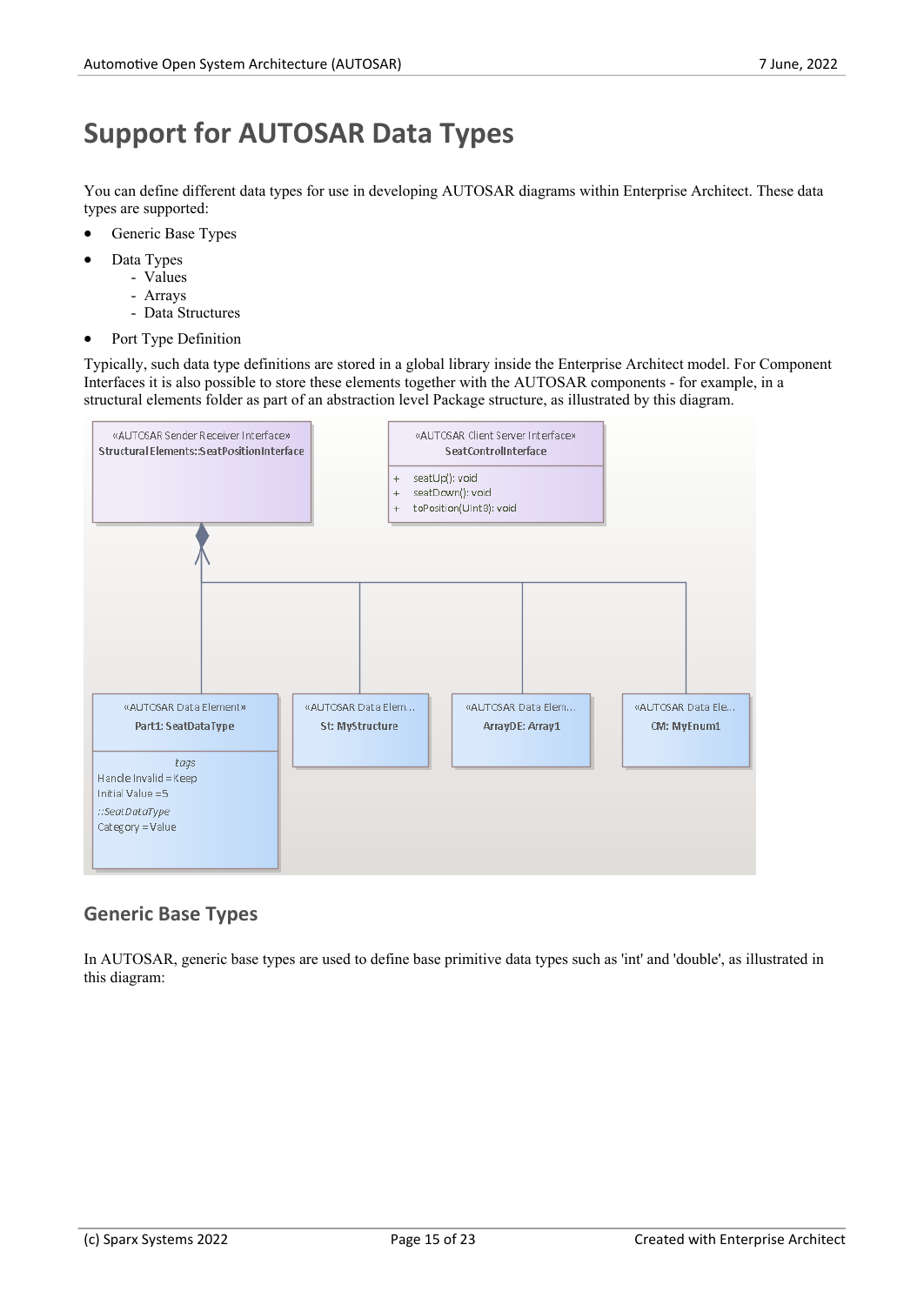

#### **Data Types**

AUTOSAR Data Types are elements commonly used to specify Values, Data Structures and Arrays. The Data Type element has a setof Tagged Values in which you define additional properties. We recommend that you have the Properties window open so that you can expand the AUTOSAR segment and easily access the Tagged Values ofthe element.

· Values are modeled using an AUTOSAR Data Type element with the 'Category' Tagged Value set to 'Value'; this diagram shows a Value definition - the Value 'UInt8' has an AUTOSAR Usage dependency to an AUTOSAR base-type to specify that the value is based on a 'uint8' SW-BASE-TYPE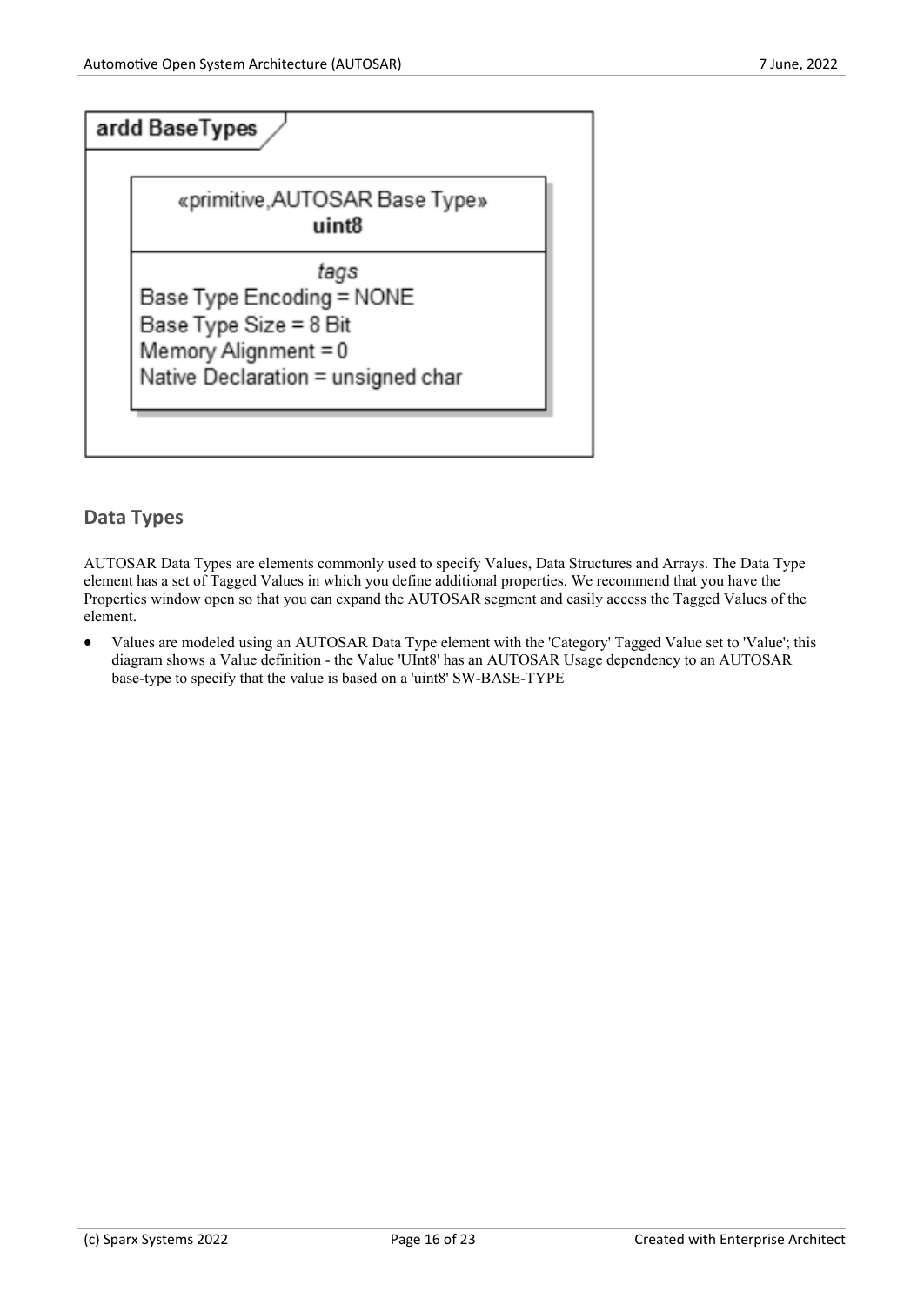

· Data Structures - Data Structures are modeled using an AUTOSAR Data Type element with the 'Category' Tagged Value set to 'Structure'; elements of the structure are modeled as AUTOSAR Data elements (instances of AUTOSAR Data Type elements), as illustrated in this diagram:



· Arrays are modeled using an AUTOSAR Data Type element with the 'Category' Tagged Value set to 'Array'; to specify which kind of data type the array elements have, an instance of an AUTOSAR Data Type element (an AUTOSAR Data element) is embedded in the Data Type element, and the array size is specified by the 'Multiplicity' setting of the embedded Data element - this example shows how an Array with size 8 of type UInt8 is defined: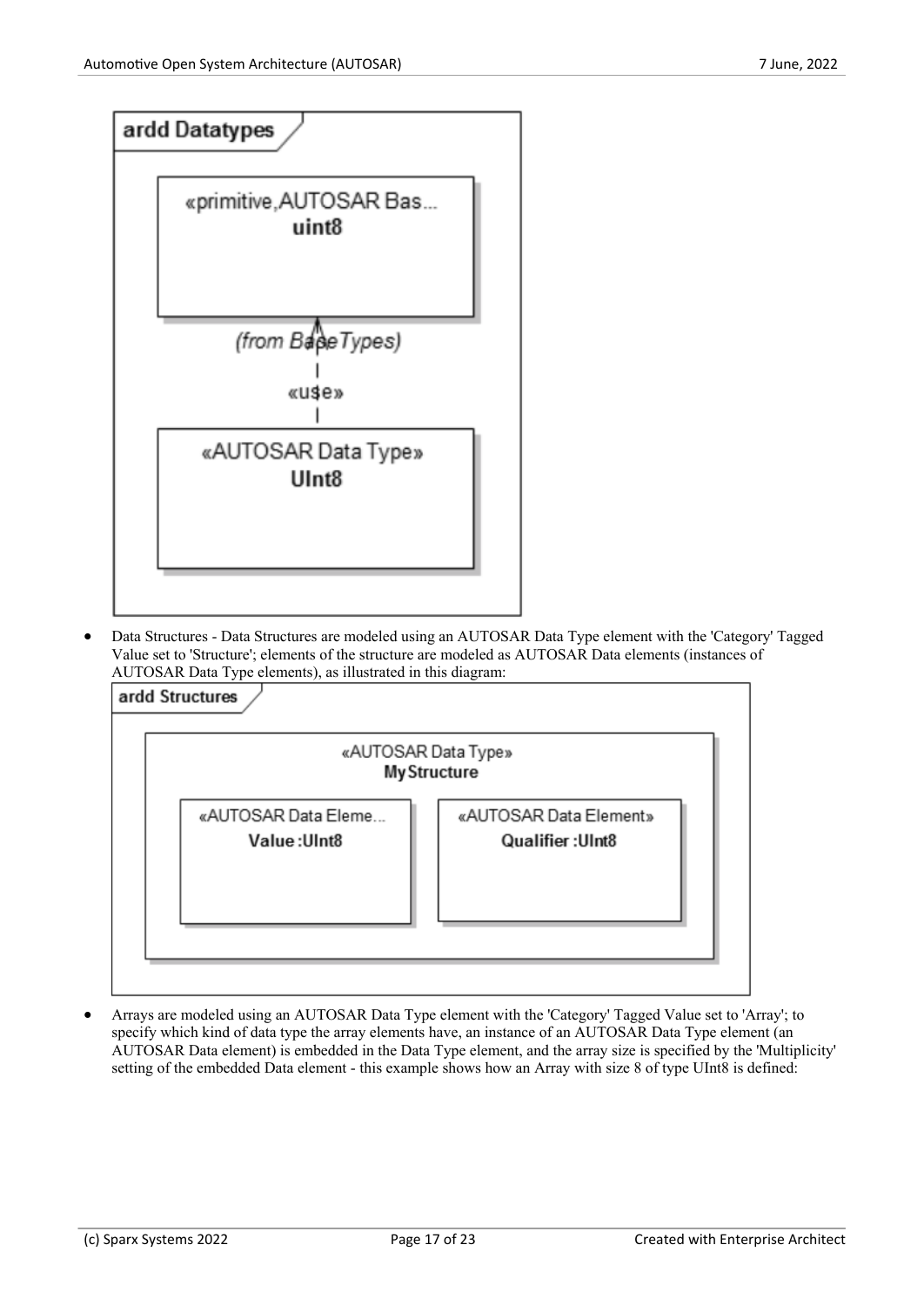

### **Port Type Definition**

Port type definitions are modeled with Interface elements (provided by the AUTOSAR Data Modeling Toolbox page). For each AUTOSAR Port type a matching Interface element is defined. This diagram shows how a Sender-Receiver Port type and a Client-Server Port type are defined with AUTOSAR.

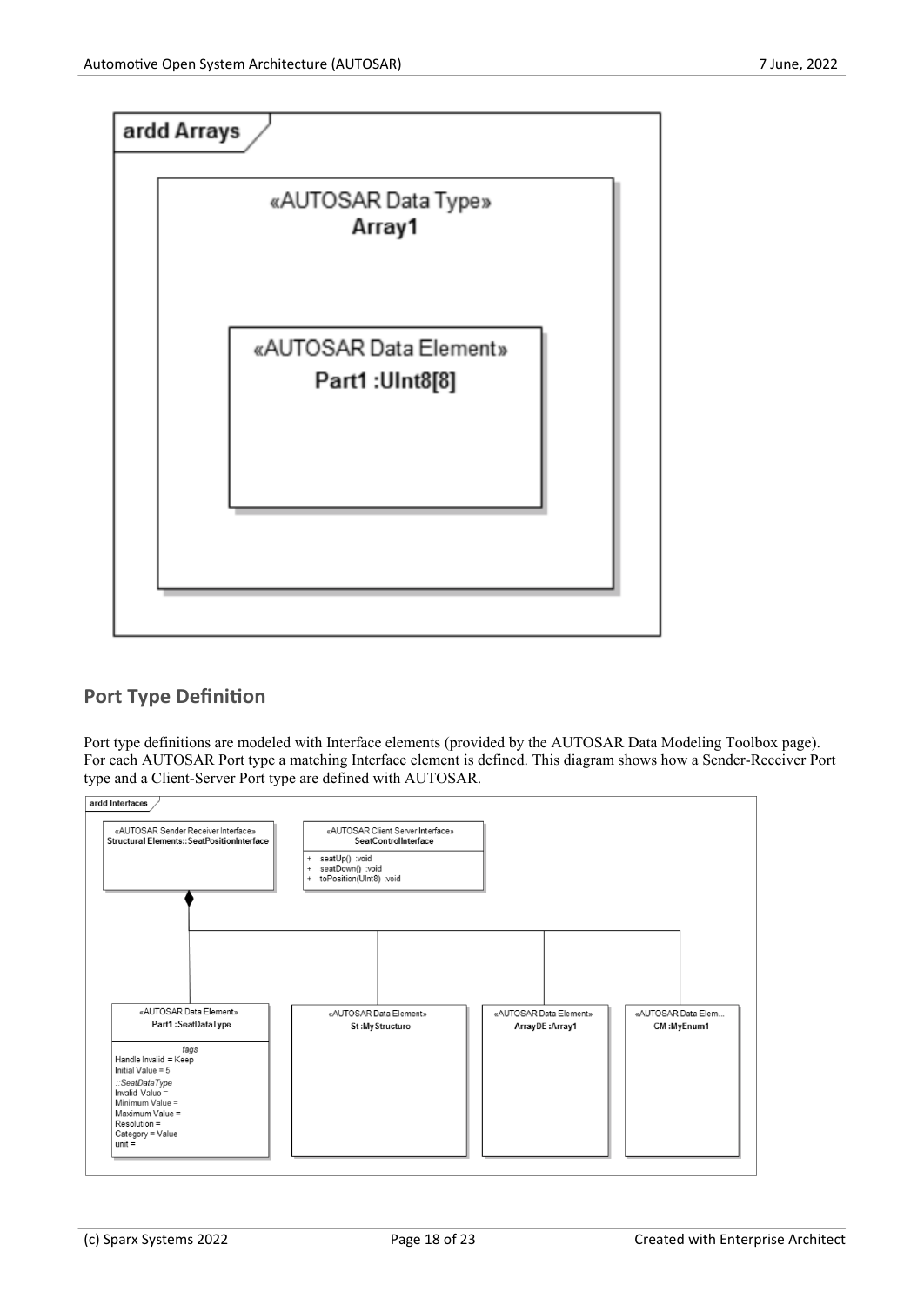- · For Client-Server Interfaces, use the Enterprise Architect functionality to define Operations
- · For Sender-Receiver Interfaces, define the Data elements explicitly and create Part Association Connectors (black diamond head) to specify that the data elements are part of the Sender-Receiver interface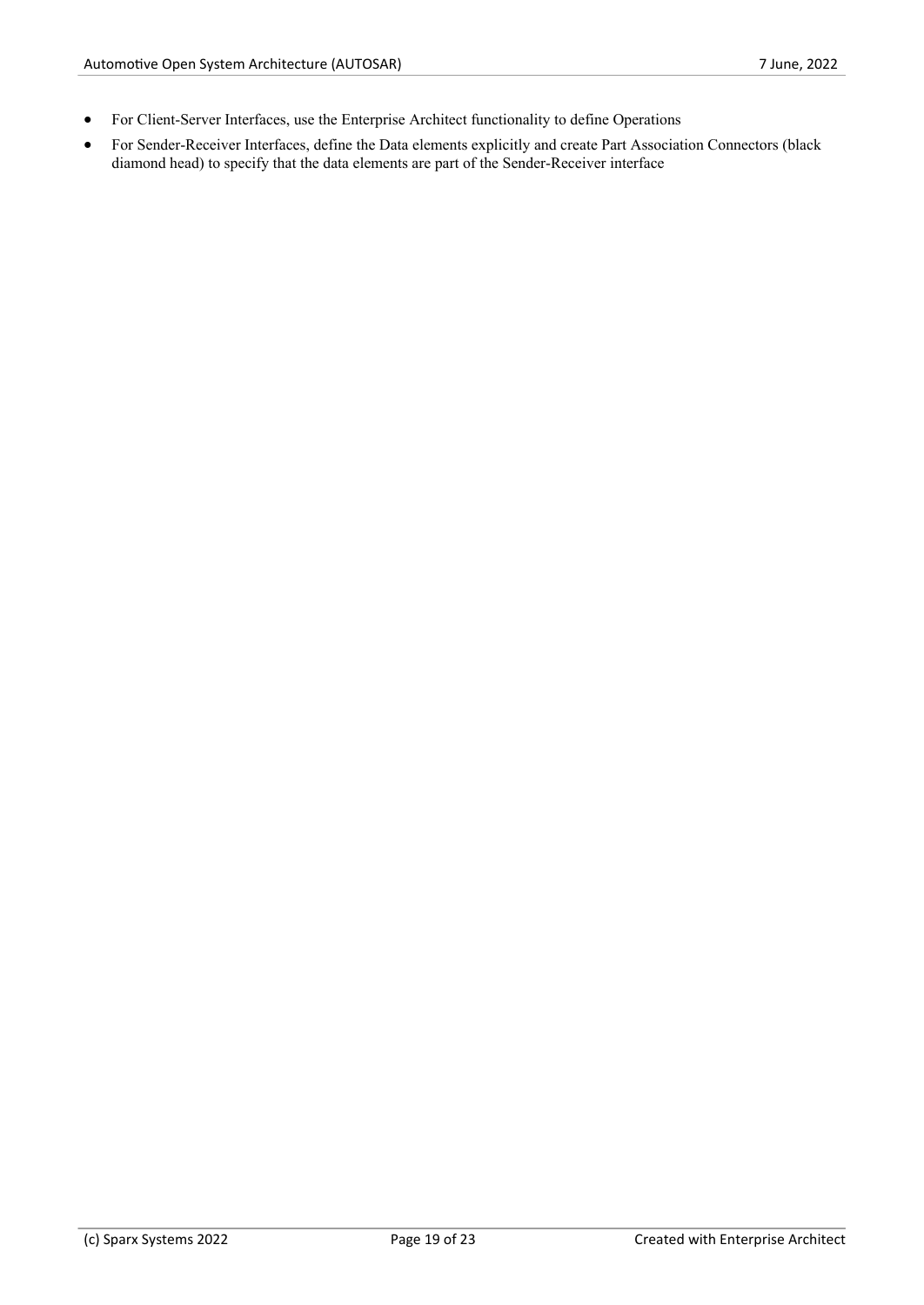### **VFB Models**

A Virtual Functional Bus (VFB) is a communication mechanism that enables a composition of interconnected Components to interact with each other. AUTOSAR helps you to model such mechanisms.

To create a Virtual Functional Bus (VFB) model, you start by creating the Components as instances (part-elements) of AUTOSAR Component classifier elements, in an AUTOSAR diagram. If no Component classifiers are available, first define Data Types using an AUTOSAR Type Definition diagram.

To create a new Component:

- 1. Onto the diagram, either:
	- Drag and drop an AUTOSAR Component icon from the 'AUTOSAR Components and Ports' Toolbox page or
	- Ctrl+drag and drop an AUTOSAR Component classifier from the Browser window and, on the 'Paste <classifier name>' dialog, in the 'Drop as' field choose the 'Instance (AUTOSAR Component)' option
- 
- 2. On the 'Element' tab of the Properties window for the Component, type the element's name.<br>3. Also on the 'Element' tab, expand the 'AUTOSAR Component' segment and set the component characteristic in the 'Characteristic' Tagged Value of the component. You can select from the component types defined by the AUTOSAR VFB specification.

|          | Properties<br>一旦<br>$\times$ |                                                       |  |  |  |  |
|----------|------------------------------|-------------------------------------------------------|--|--|--|--|
|          | $H \equiv -\bm{E}$           |                                                       |  |  |  |  |
|          |                              | Element Translation Property Redefined/Subsetted Tags |  |  |  |  |
|          | General                      |                                                       |  |  |  |  |
|          | Name                         | <b>AUTOSAR Component Mine</b>                         |  |  |  |  |
|          | <b>Type</b>                  | AUTOSAR Component                                     |  |  |  |  |
|          | Stereotype                   | AUTOSAR Components and Ports::AUTOSAR Component       |  |  |  |  |
|          | Role                         |                                                       |  |  |  |  |
|          | Keywords                     |                                                       |  |  |  |  |
|          | Status                       | Proposed                                              |  |  |  |  |
|          | Version                      | 1.0                                                   |  |  |  |  |
| ⊿        |                              | AUTOSAR Component (from AUTOSAR Components and Ports) |  |  |  |  |
|          | Characteristic               | <b>AUTOSAR Application</b>                            |  |  |  |  |
| $\Delta$ | Part                         |                                                       |  |  |  |  |
|          | Default Value                |                                                       |  |  |  |  |
|          | Derived                      |                                                       |  |  |  |  |
|          | <b>Derived Union</b>         |                                                       |  |  |  |  |

4. After creating the Component elements, go on to adding interfaces, as explained in the next section.

#### **Adding Interfaces**

To add interfaces to Components, select from the various AUTOSAR Port elements available in the 'AUTOSAR Components and Ports' Toolbox page. Set the element name and property type in the Properties window for the Port. Use the element's Tagged Values to set the direction and whether the Port is a Service Port.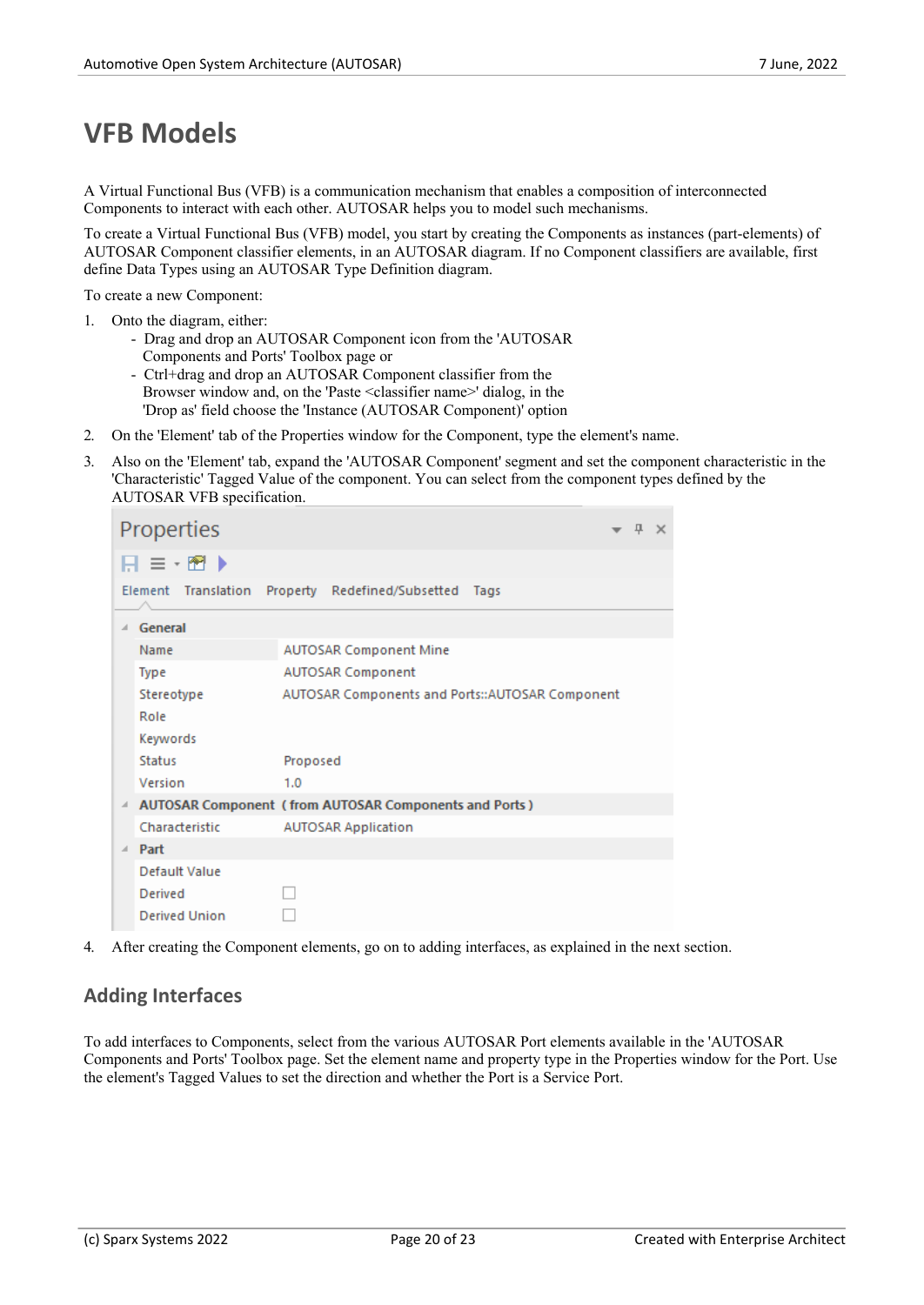|                                                       | Properties       |                                                            |  |  |  |  |
|-------------------------------------------------------|------------------|------------------------------------------------------------|--|--|--|--|
|                                                       | 日≡・習▶            |                                                            |  |  |  |  |
| Element Translation Property Redefined/Subsetted Tags |                  |                                                            |  |  |  |  |
|                                                       | General          |                                                            |  |  |  |  |
|                                                       | Name             | ParamOut                                                   |  |  |  |  |
|                                                       | Type             | <b>AUTOSAR Parameter Port</b>                              |  |  |  |  |
|                                                       | Stereotype       | AUTOSAR Components and Ports::AUTOSAR Parameter P          |  |  |  |  |
|                                                       | Alias            |                                                            |  |  |  |  |
|                                                       | Keywords         |                                                            |  |  |  |  |
|                                                       | Status           | Proposed                                                   |  |  |  |  |
|                                                       | Version          | 1.0                                                        |  |  |  |  |
|                                                       |                  | AUTOSAR Parameter Port (from AUTOSAR Components and Ports) |  |  |  |  |
|                                                       | Service          | false                                                      |  |  |  |  |
|                                                       | <b>Direction</b> | in                                                         |  |  |  |  |
|                                                       | Port             |                                                            |  |  |  |  |
|                                                       | <b>Behavior</b>  |                                                            |  |  |  |  |

#### *Adding Connections*

To connect two Ports, use the AUTOSAR Flow Connection connector. You can use the Enterprise Architect Quick Linker to connect the two Ports or to create a new Port and a connection in one step, by creating a connector between an existing Port and a Component. AUTOSAR will assist you by automatically setting the name, Port type and direction of the new Port when these are undefined.

#### *Port Direction Determination*

To be able to determine the Port direction correctly, you must add a UML Compose or a SysML Part Association connector (black diamond) to define the hierarchy of your Components. These will define the relationship 'this Component is a sub-element of that Component' and AUTOSAR can set the direction correctly. This diagram is an example of such a Component hierarchy specification (the Decomposition View):



#### *Result*

This illustration is ofan AUTOSAR diagram with Components, Interfaces and Interface Connections (the Architectural View). The option 'Show Element Stereotypes' is disabled for the diagram.